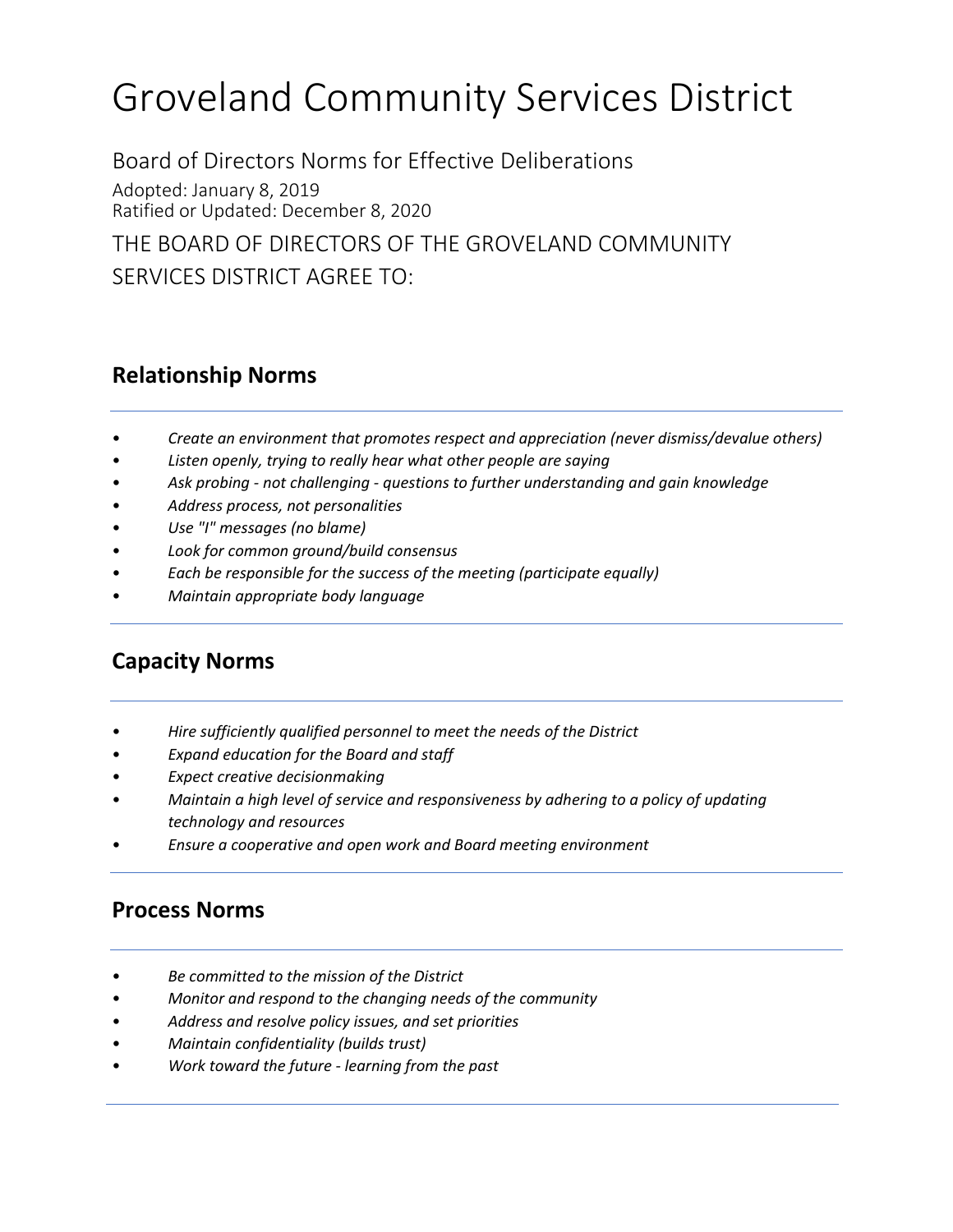# **Communication Norms**

- *Request information through the General Manager*
- *Be respectful of staff time and priorities when requesting information*
- *Paraphrase for understanding*
- *Be accurate and brief*
- *Actively listen*
- *Not guess if we aren't certain of the answer*
- *Understand that we will not know every aspect of daily District operations*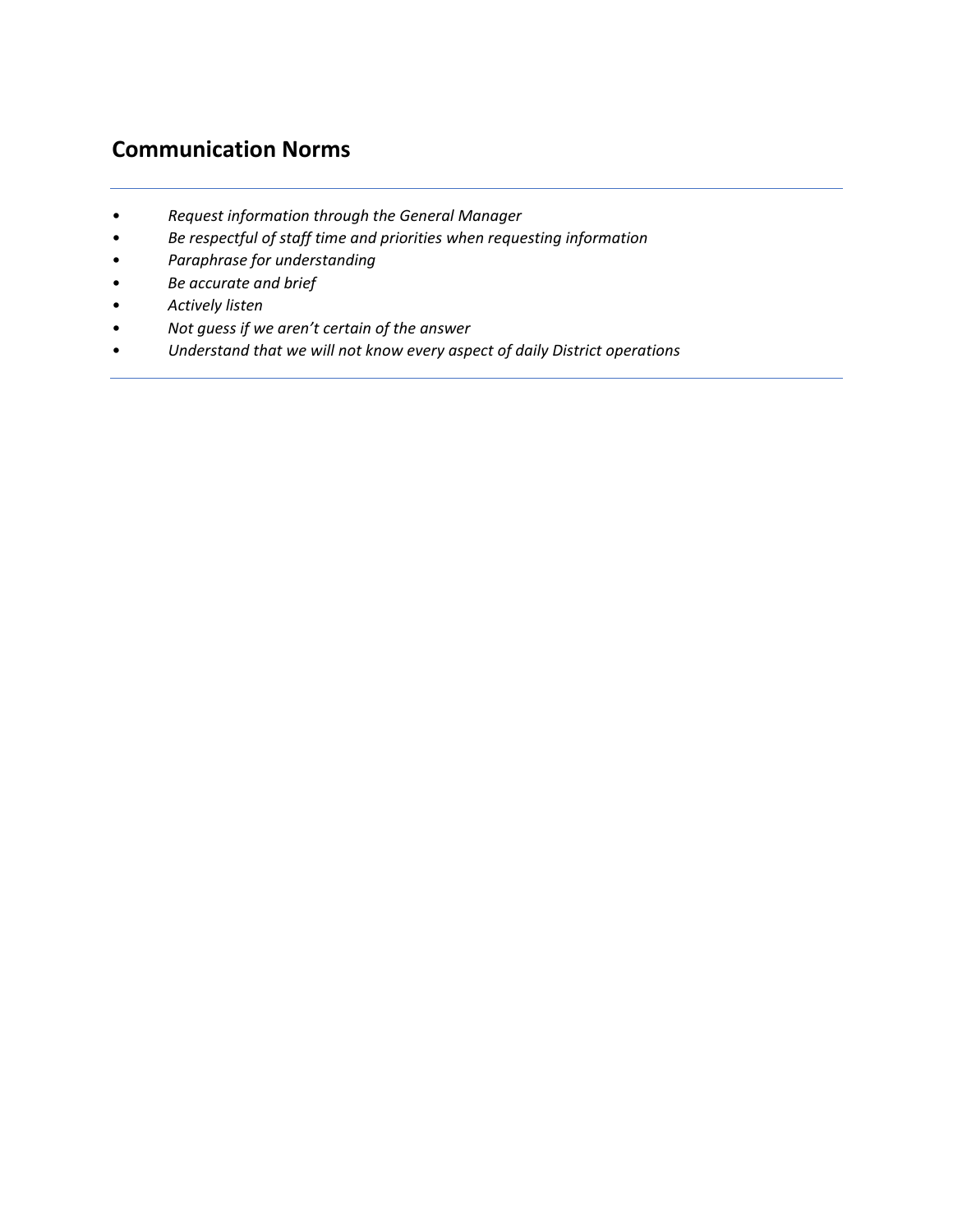# GROVELAND CSD BOARD MEETING AND DIRECTOR PROTOCOL

Adopted January 8, 2019, Ratified December 8, 2020

#### **PREPARATION FOR BOARD MEETINGS**

#### **1) Placing staff generated items on the agenda**

a) The District's General Manager places these items on the draft agenda, and the agenda is reviewed by the GM and Board President for final approval.

## **2) Placing a Board member item on the agenda**

a) The Board President and GM ultimately decides if the item is appropriate to be placed on the agenda and if so, when. If it is decided that the item is not appropriate to be placed on the agenda, the Director may take the issue up with the full Board wherein the Board by consensus may direct the GM to place the item on a future agenda for discussion.

## **3) Placing a public item on the agenda**

a) The Board President and GM ultimately decides if the item is appropriate to be placed on the agenda and if so, when. If it is decided that the item is not appropriate to be placed on the agenda, the public member may take the issue up with the full Board in Public Comment wherein the Board by consensus may direct the GM to place the item on a future agenda for discussion.

## **4) Standard Agenda Action Item Wording**

a) The Board agreed to add a "Discussion and Action Items" section to the agenda with clear wording provided on the anticipated action to be taken by the Board.

#### **5) Structure and order of agenda**

- a) The Board agreed to the following:
	- i) Approve the Order of the Agenda
	- ii) Public Comment
	- iii) Information Items/Staff Reports
	- iv) Consent Calendar
	- v) Old Business/Continued Business
	- vi) Discussion and Action Items
	- vii) Adjournment
- b) The Board also agreed to provide for "fixed time" agenda items to allow for items to be considered at a specific time under certain circumstances. The Board recommends that interested members of the public show up at the beginning of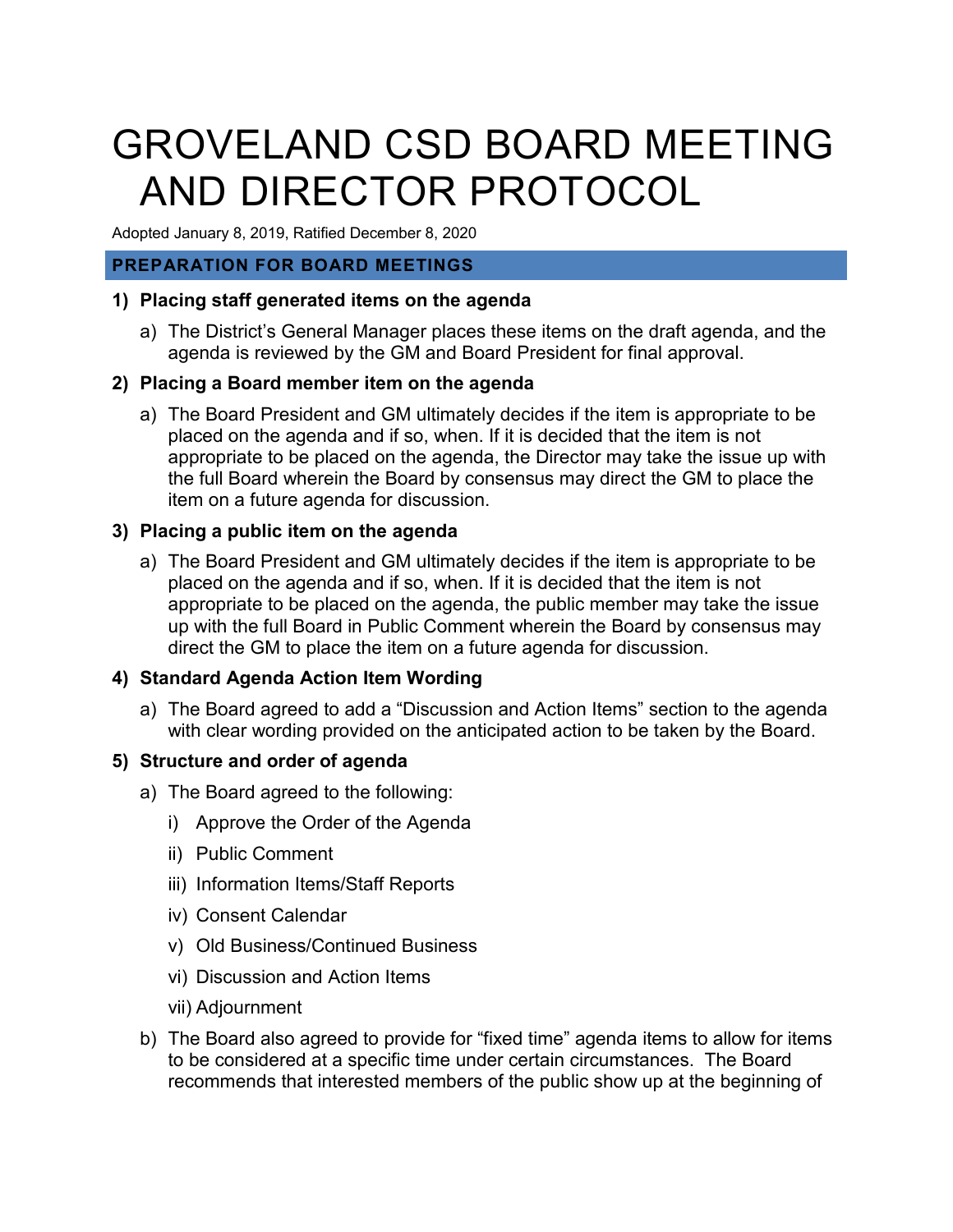the meeting as the exact time an item will be heard on the agenda cannot be guaranteed.

## **6) Use of Consent Calendar**

a) The Board agreed to use the Consent Calendar to approve minutes, payables, waive reading of Ordinances and Resolutions except by title and other noncontroversial items as determined appropriate for effective meeting time management by the GM and Board President.

## **7) Board agenda packet content, preparation and distribution**

a) The Board agreed that the goal is to receive the agenda packet by the Friday before the meeting at the latest. The Board would further like to retain receiving the agenda and packet via paper and email copy for the time being with the potential of going fully paperless in the future.

## **8) Getting questions answered about agenda items prior to meeting**

a) The Board agreed to continue to seek answers to questions from the GM or Board Secretary as appropriate and needed; in advance of Board meetings.

## **9) Scheduling Board workshops or study sessions**

a) The Board agreed to scheduling special/workshop meetings for items that will garner public interest and/or require broad public input, taking into account best day, time, and location appropriate when scheduling.

#### 10)Agenda items heard in committee prior to placement on agenda

a) Board agreed that normally agenda items do not need to be reviewed by a committee prior to being placed on a meeting agenda.

## **11)Detail and content of Board meeting minutes**

- a) The Board agreed that the practice of having the District Secretary transcribe portions of the meeting minutes to include a summary of what was said, in addition to the actions taken put the District at risk of liability by permanently maintaining potentially inaccurate and irrelevant information. Preparing summary Minutes further put the Secretary in the position of determining what statements or portions thereof were important and unimportant to include; and to understand and frame the issues from the perspective of the speaker.
	- i) The Board agreed to follow the existing policy and to have the minutes reflect only the actions taken by the Board.

#### BOARD MEETING CONDUCT

## **12)Board room layout**

a) The Board agreed to rearrange the Board table to move the president to the middle, in an L shape.

## **13)Board meeting length**

a) The Board agreed to try and keep the Board meetings to a 3 hour maximum.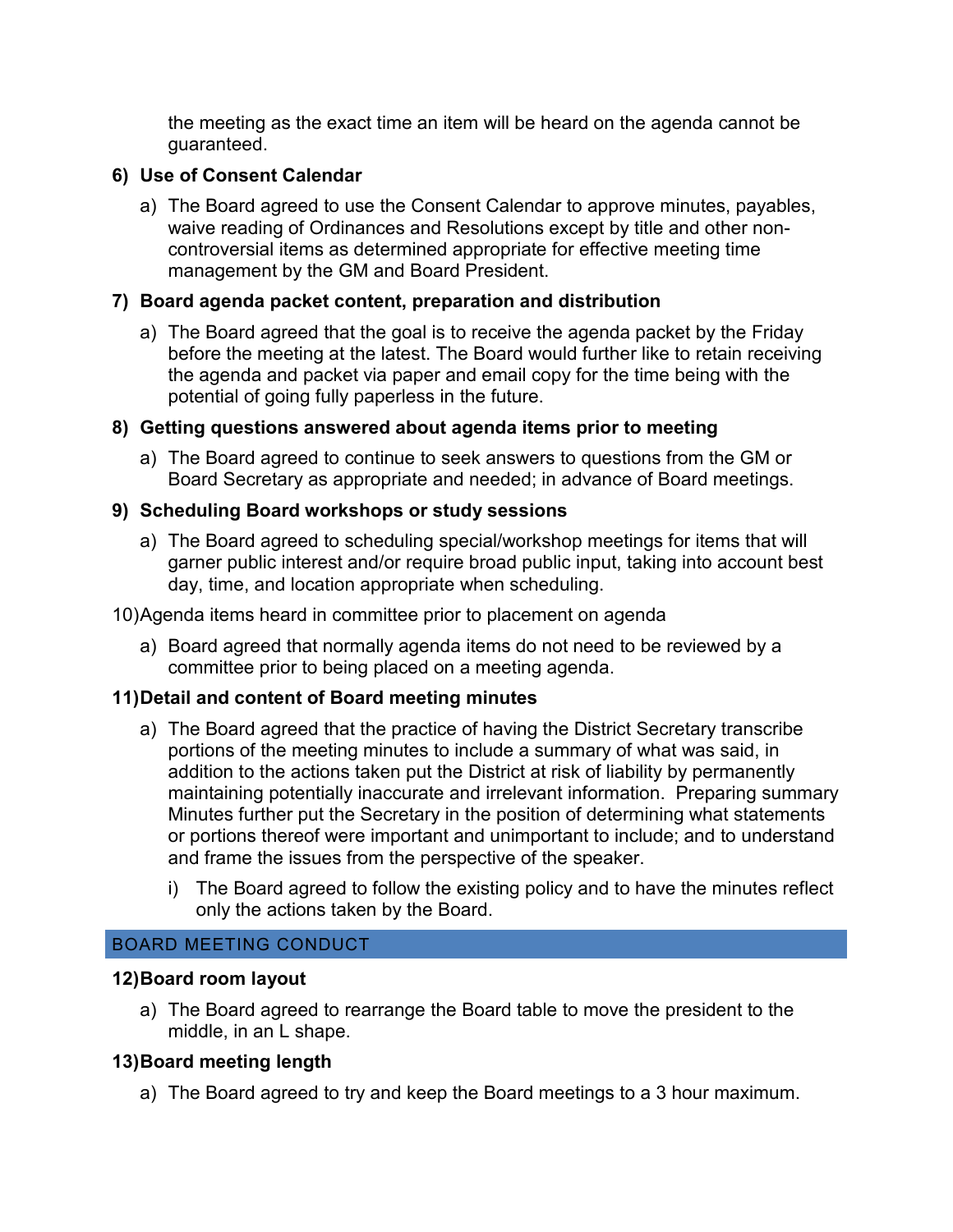#### **14)Board meeting date and time**

a) The Board agreed to change the Board meeting date and time to the second Tuesday of the month at 10:00am.

## **15)Role of the president**

• The Board agreed that the President presides over meetings, works with the GM in establishing the final agenda, and has no more authority than other Directors, beside chairing responsibility/duty.

#### **16)Public Input at Board Meetings and Board expectation of response to public comments**

a) The Board developed the following procedure regarding all public comment:

#### **PUBLIC COMMENT (NON-AGENDA ITEMS)**

Three Minutes Per Speaker

- Board President will open Public Comment and explain its purpose
- The Board cannot have discussion or debate with those commenting or asking questions (except for clarification)
- Public Comments that require lengthy discussion or where answers are requested:
	- Simple "Yes or No" type factual answers may be given by the President or General Manager
	- The issue may be referred to Board President and GM to discuss for future agenda
- The Board President will formally close public comment
- \*\*The GM may briefly address questions from public comment in the (informational) staff report agenda item later in the meeting

## **INFORMATIONAL REPORTS**

#### **(General Manager, Fire, Operations and Administration)**

Provided for transparency purposes; to inform the Board and public with updates on critical projects, timely issues, legislation and other matters not requiring immediate Board action

- Board and Public Comments are taken on Reports at the conclusion of each staff report
- Staff may respond to questions with brief clarification
- No Board discussion or deliberation will be conducted for items discussed in reports
	- Report topics are not specifically listed on the agenda with enough detail for Board discussion

#### **BOARD PRESIDENT STATEMENT PRIOR TO AGENDA ACTION ITEMS**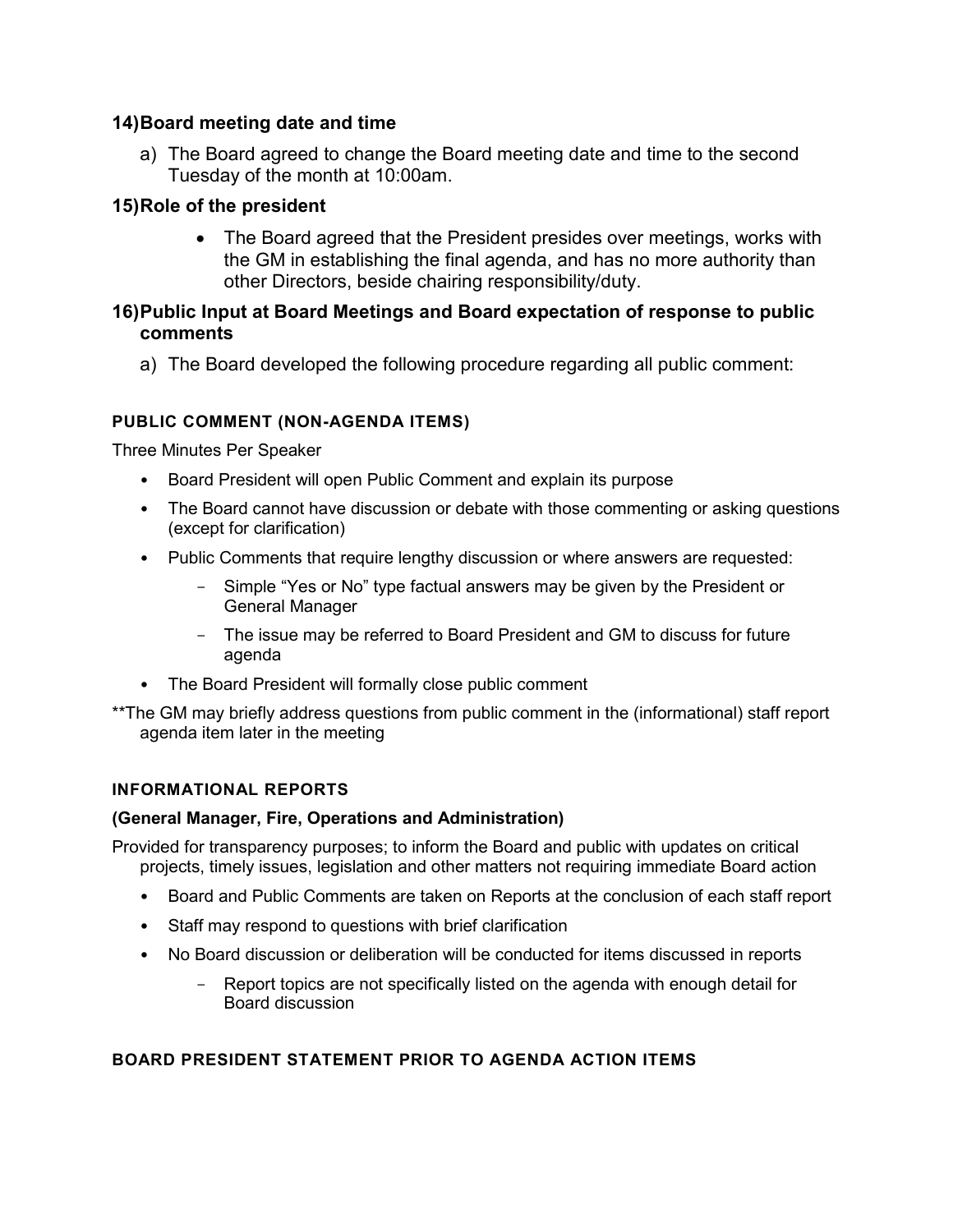- *The Board of Directors intends to consider each of the following items and may take action at this meeting. Public comment will be received on each individual agenda item listed below, prior to Board action.*
- *At the conclusion of a public comment on an agenda item, the President may ask a speaker a question for clarification if necessary, and may ask staff to respond to issues or questions raised. Responses will be polite, respectful, and factual.*
- *If Board members want to respond to public comments or questions on agenda action items, I ask that you wait until after staff has provided the factual responses, and do so in the course of deliberation on the decision.*

#### **ITEMS LISTED ON THE AGENDA**

- Board President Introduces the Agenda Item
- Staff Report is Provided
- Board President may seek Initial Board Input or Thoughts to Ensure Clarity
- Board initial deliberation; motion/second
- Open and Receive Public Comment or questions on the Agenda Item and Motion
- Board President will Close Public Comment
- Staff will Provide Answers to Public Questions Raised if Directed by the Board President
- Board final Deliberation and Vote

#### **17)Board member reports during meetings**

a) The Board agreed to potentially amend the Board Policy and agenda format to include a section regarding Board member reports, with the understanding that there will be established time limits and that there shall be no criticism of other Board members or staff members during such reports.

#### **18)Staff reports to the Board at meetings**

a) The Board agreed that brief reports on staff actions and activities was important and should be provided in writing for the Board meeting when possible.

#### **19)Rules of Order of Board meetings**

a) The Board agreed that it will continue to use a flexible rule of order at this time.

#### **20)Tabling agenda items**

a) The Board agreed that Board meetings take much preparation time and time/effort for public attendance. Considering this, the Board will strive to act on all agenda items and try to avoid tabling items if at all possible; but to use when needed as determined by a vote of the Board.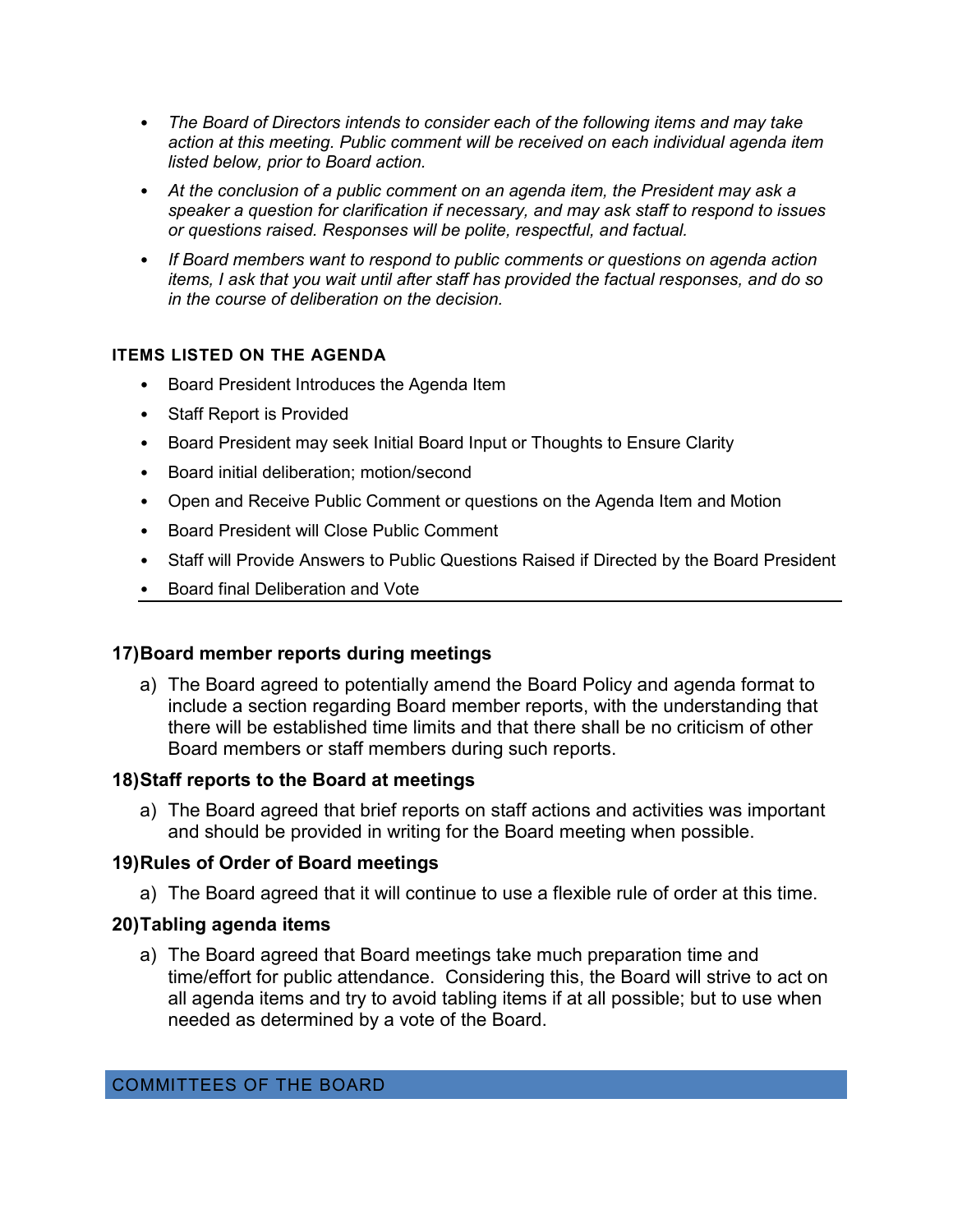The Board ultimately decided to eliminate all standing committees until such time as formation was deemed needed and appropriate, and that each committee would have a clear task/goal and time frame at the time of formation. The Board agreed that the following will be determined at the time a committee is formed:

- Role and authority of the committee formed
- Committee procedure recommendations versus voting
- Preparation and distribution of committee agendas
- Verbal committee reports to the Board in meeting, or (Written) committee meeting report, preparation, dissemination

## BOARD MEMBER CONDUCT AND RELATIONS IN WITH COMMUNITY

**21)Board would like to potentially create policy regarding the election of Board officers annually.**

#### **22)Expectations of Board member representation of the District in public/meetings**

- a) The Board agreed that Directors will not make comments that tend to discredit the District or its employees
- b) The Board agreed and possible policy implementation "that Board members make it clear what is *their* personal opinion, and what the opinion of the Board as a whole. It was also agreed that Board member's will make statements that although they may not have voted a particular way on an issue, that they support the Board's decision.

#### **23)Communication with the media – contact person/training**

a) The Board agreed that this communication will be left as sole responsibility of the GM, and that Board members may only confirm facts or statements they made are accurate. Possible policy creation in the future if needed.

#### **24)Board member attendance at local functions and other agency meetings**

a) The Board agreed that there was no concern with Board member attendance and participation, knowing that they must state that they are attending as a non-Board member, unless approved otherwise by the Board.

#### **25)Board member attendance of industry conferences**

a) The Board agreed to strongly encourage Board member attendance to include the CSDA Leadership Academy and Annual Conference, with a goal of sending 1 to 2 directors annually.

#### **26)Board training expectations**

a) The Board agreed that Ethics and Harassment training are mandatory and must be kept current, and that attendance at industry training and conferences is encouraged and supported. The District will budget for Director attendance at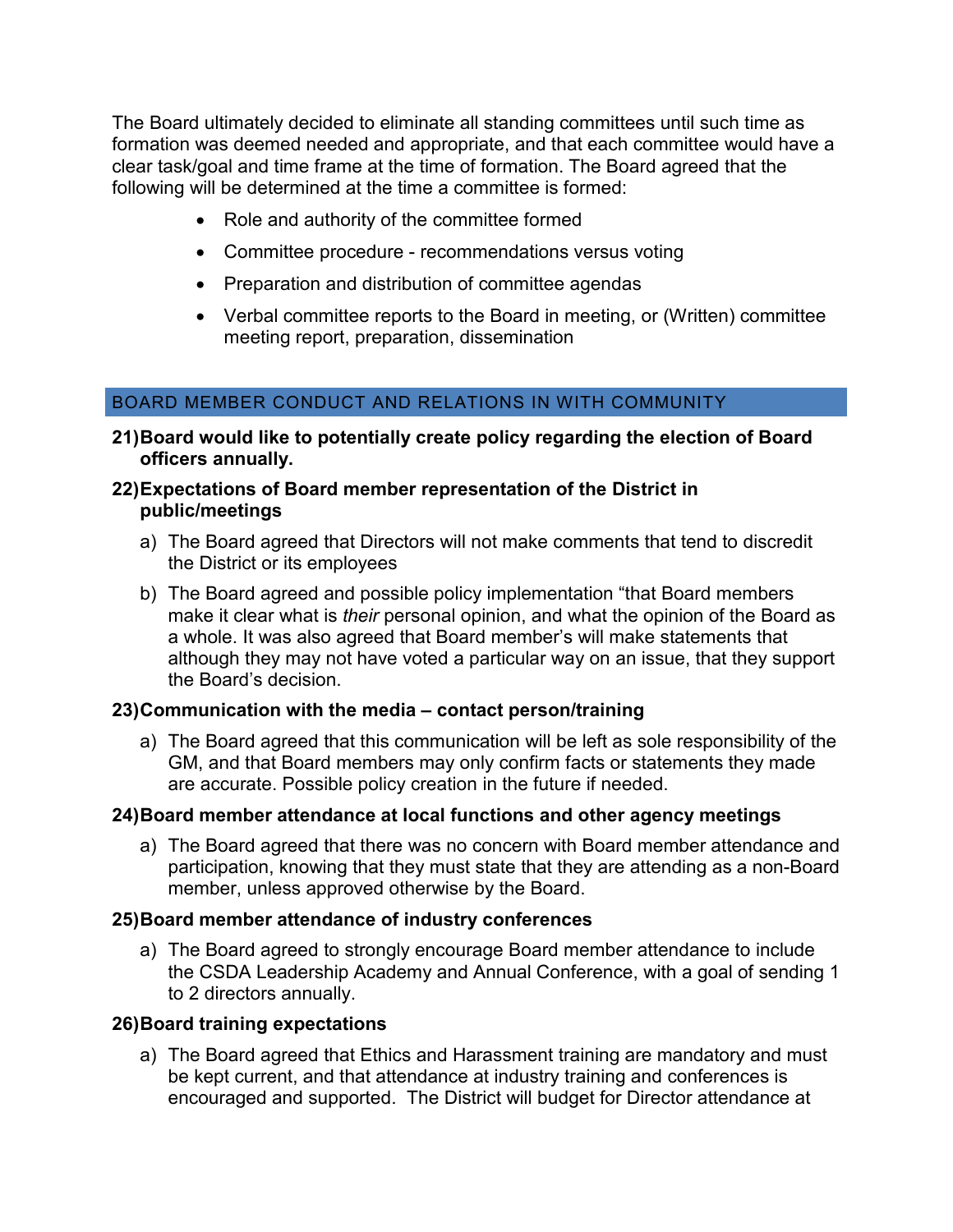training functions.

## **27)District recognition for good governance**

a) The Board agreed that it would like to achieve the CSDA District of Distinction Designation and Transparency Certifications

## COMMUNICATION EXPECTATIONS

## **28)Management and content of district website**

a) The Board agreed that it would like to see more frequent updates to add new relevant items and to remove older non-relevant items.

## **29)Information to public related to budgets, policies, projects**

a) The Board requested that such current information be available on the website with simple descriptions and links for more information

## **30)How much does the Board want to know and how should it be distributed?**

- a) Legislation
	- i) Through signing up on CSDA or in a GM report if needed
- b) Other Board member requests for info
	- i) The Board would like to be provided information that is requested and provided to an individual director
- c) Awards, certifications, accomplishments, cost savings, start and end of projects, milestones, etc
	- i) To be presented in reports at Board meetings

## **31)How ideas are brought up**

a) Ideas are to be presented to the General Manager, who can present them in meeting reports as appropriate

## **32)Handling complaints or comments from the public outside of meetings**

a) The Board agreed that public complaints or concerns should be routed through the GM, who will bring to the Board as needed.

## **33)Handling complaints from staff**

a) The Board agreed these would be handled by the GM or through the use of outside consultants if related to the GM.

## **34)Individual director requests for action during meeting - Clear direction to staff**

a) The Board agreed that it would clarify the request and seek consensus of the Board prior to providing the GM direction

## **35)GM to Board communication**

a) The Board agreed that meeting reports and agenda items should be adequate